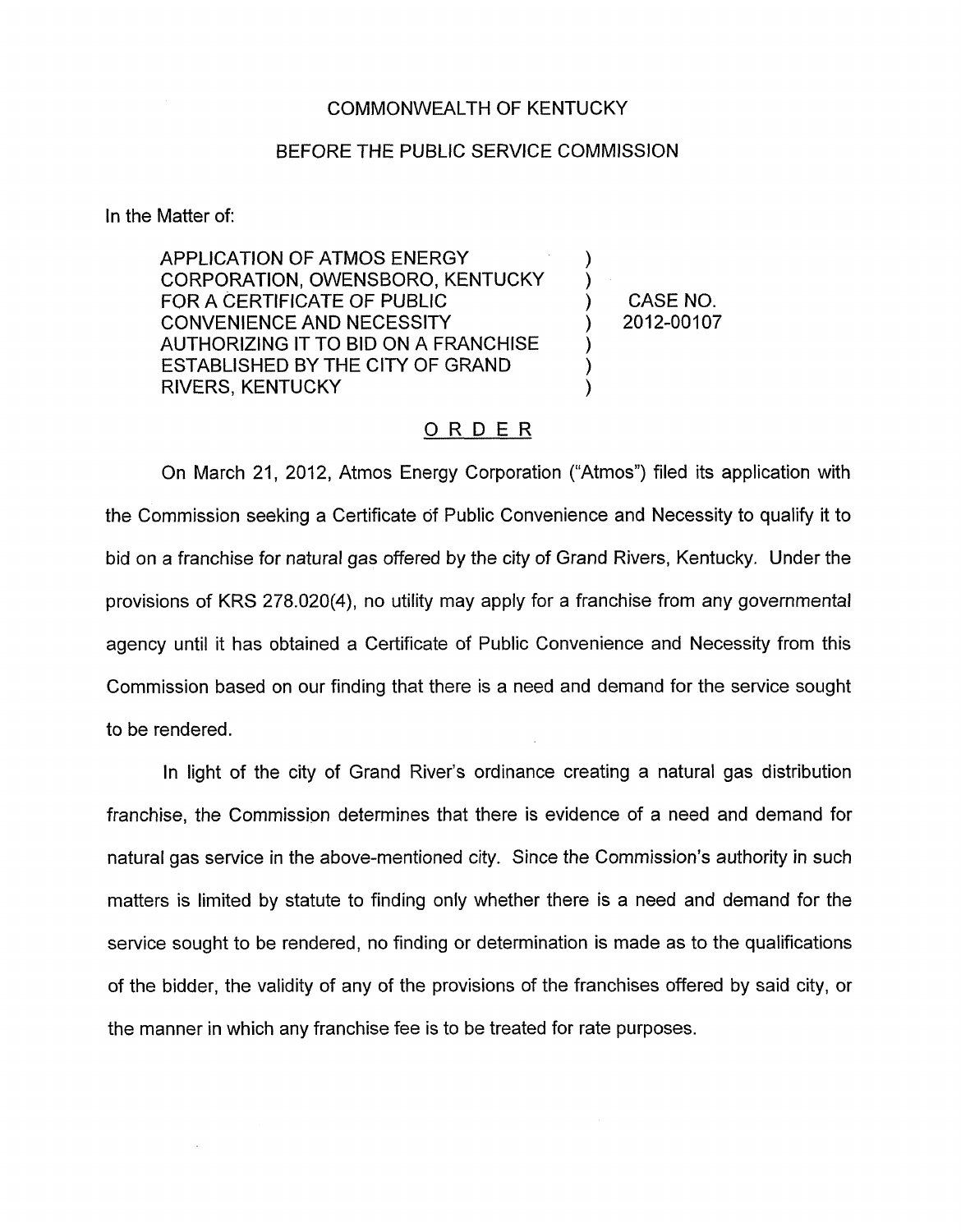IT IS THEREFORE ORDERED that:

1. Atmos is granted a Certificate of Public Convenience and Necessity that authorizes it to bid on a franchise for natural gas service offered by the city of Grand Rivers, Kentucky.

2. Atmos, if it becomes the successful bidder, shall file two copies of the franchise agreement with the Commission's tariff branch.

**3.** This Order shall not be construed as granting a Certificate of Public Convenience and Necessity to construct utility facilities in said city.

Bv the Commission



*n*  **ATTE** frector

Case No. 2012-00107